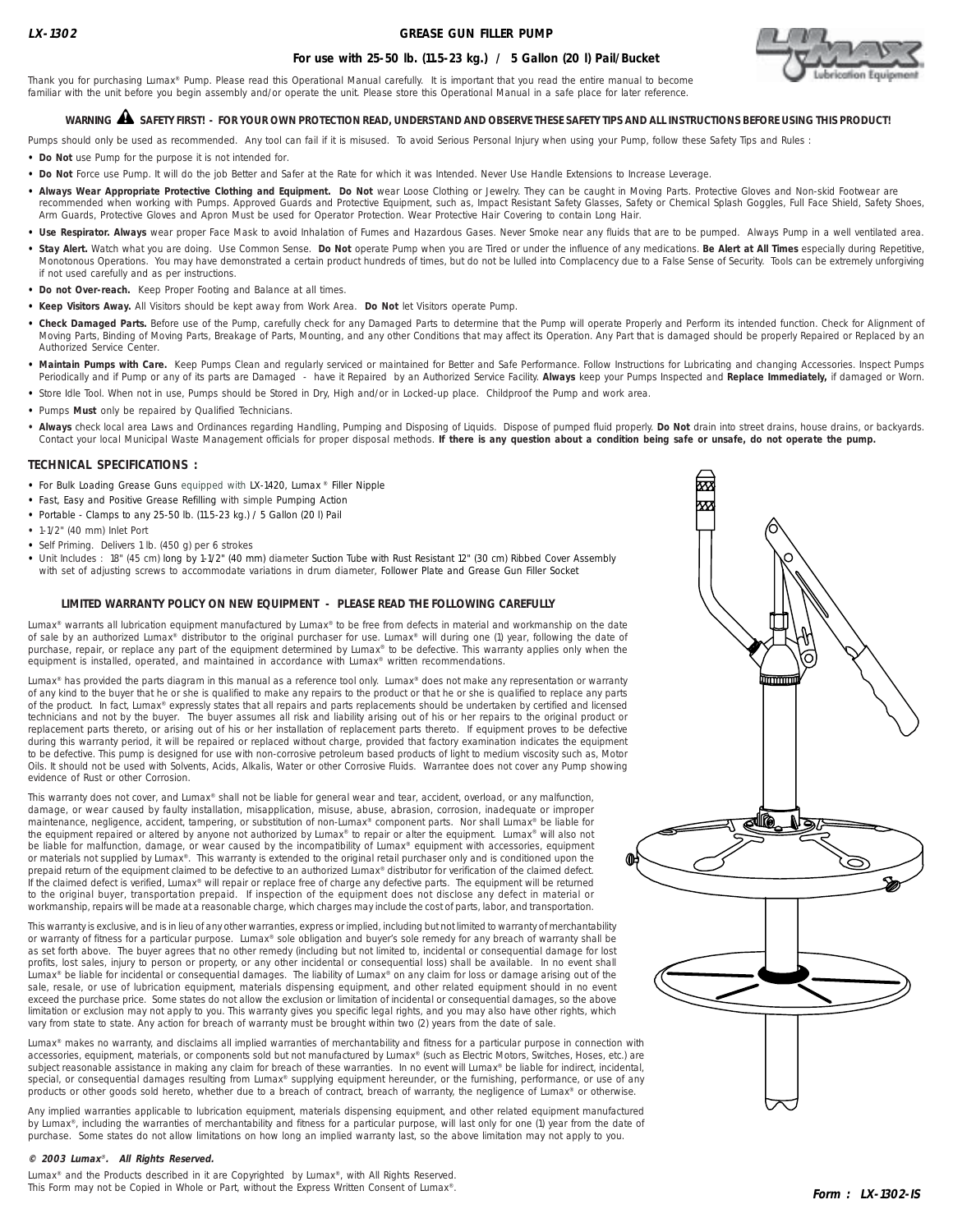### **BOMBA DE LLENADO DE GRASA CON PISTOLA**



### **Para ser utilizada con Cubo de 25-50 libras (11.5-23 Kg.) / 5 Galones (20 litros)**

Gracias por comprar la bomba Lumax®. Sírvase leer cuidadosamente este Manual de Funcionamiento. Es importante que usted lea todo el manual para familiarizarse con la unidad antes de comenzar el ensamblaje y/o funcionar la unidad. Sírvase mantener este Manual de Funcionamiento en un lugar seguro para referencia futura.

# **ADVERTENCIA ¡SEGURIDAD PRIMERO! ¡PARA SU PROPIA PROTECCIÓN: LEA, ENTIENDA Y SIGA ESTOS TIPS DE SEGURIDAD Y TODAS LAS INSTRUCCIONES ANTES DE UTILIZAR ESTE PRODUCTO!** !

Las bombas solamente deberían ser utilizadas según se recomienda. Si no es utilizada correctamente, cualquier herramienta puede fallar. Para evitar graves lesiones personales al utilizar su bomba, siga los siguientes tips y normas de seguridad:

- **No** utilice la Bomba para otro propósito.
- **No** forje la bomba. Funcionará mejor y más seguro a la velocidad para la cual fue diseñada. Nunca utilice extensiones de palanca para aumentar el brazo de la palanca.
- **Vista siempre el traje y el equipo protector apropiado. No** vista ropa suelta o joyas. Éstas pueden ser atrapadas en las partes movibles. Los guantes protectores y calzado que no resbale son recomendables cuando trabaje con bombas. Protectores adecuados y equipo de protección tales como anteojos de seguridad resistentes a los impactos, anteojos protectores contra salpicaduras químicas o de seguridad, pantalla completa para la cara, zapatos de seguridad, protectores para brazos, guantes protectores y delantal deben ser utilizados para la protección del operador. Utilice una cubierta protectora para el cabello, para cubrir el cabello largo.
- · Use Respirador. Siempre use la mascara facial adecuada para evitar la inhalación de vapores y gases peligrosos. Nunca fume cerca de cualquier fluido que deba ser bombeado. Bombee siempre en un área bien ventilada.
- **Manténgase alerta.** Vigile siempre lo que hace. Utilice el sentido común. **No** funcione la bomba cuando usted esté cansado o bajo la influencia de algún medicamento. **Manténgase alerta en todo momento** especialmente durante operaciones repetitivas y monótonas. Usted puede haber demostrado un producto varios cientos de veces, sin embargo, no se confíe demasiado debido a un falso sentido de seguridad. Si no se utilizan cuidadosamente y según las instrucciones, las herramientas pueden ser extremadamente implacables.
- **No se estire.** Mantenga el equilibrio y el balance adecuado en todo momento.
- **Mantenga a los visitantes alejados.** Todos los visitantes deberán mantenerse lejos del área de trabajo. **No** deje que los visitantes funcionen la bomba.
- **Revise las piezas dañadas.** Antes de utilizar la bomba, revise cuidadosamente si hay alguna pieza dañada para determinar si la bomba funcionará correctamente y realizará su función. Revise la alineación de las piezas movibles, unión de las piezas movibles, ruptura de las piezas, montaje, y cualquier otra condición que pueda afectar su funcionamiento. Cualquier pieza que esté dañada deberá ser reparada o reemplazada adecuadamente por un Centro de Servicio autorizado.
- **Mantenga las bombas con cuidado.** Mantenga las bombas limpias y hágales servicio o mantenimiento regularmente para un mejor rendimiento y mas seguro. Siga las instrucciones para lubricación y cambiar los accesorios. Inspeccione las bombas periódicamente y si la bomba o cualquiera de sus piezas están dañadas: - haga que un Representante Autorizado de Servicio lo repare. Mantenga sus bombas inspeccionadas **siempre** y **reemplácela inmediatamente**, si se daña o se desgasta.
- **•** Almacene la herramienta cuando no este en uso. Las bombas deberían ser almacenadas en un lugar seco, en alto y/o cerrado. Mantenga la bomba y el área de trabajo fuera del alcance de los niños.
- **•** Las bombas **deben** ser reparadas solamente por Técnicos Calificados.
- · Revise siempre las leyes y ordenanzas locales relacionadas con el manejo, bombeo y disposición de los fluidos bombeados. Deseche los fluidos bombeados adecuadamente. No drene los fluidos en los drenajes de la calle, drenajes de la casa o patios traseros. Contacte a sus funcionarios municipales locales de desecho sobre los métodos adecuados de desecho. **Si tiene alguna pregunta sobre si es seguro funcionar la bomba o no, no funcione la bomba.**

### **ESPECIFICACIONES TÉCNICAS :**

- **•** Pistolas para llenado de grasa a granel equipadas con boquilla de llenado Lumax®, LX-1420
- **•** Suministra rellenado de grasa rápido, fácil y positivo con simple acción de bombeo
- **•** Portátil Se sujeta a cualquier balde de 25-50 libras (11.5-23 kg.) / 5 galones (20 l)
- **•** Puerto de entrada de 1-1/2" (40 mm)
- **•** Auto imprimador. Entrega 1 libra (450 g) por 6 golpes
- **•** La unidad incluye: tubos de succión de 18" (45 cm) por 1-1/2" / 40 mm diámetro resistentes a la corrosión 12" (30 cm) Ensamblaje de cobertura nervada con juego de tornillos ajustables para acomodar variaciones en el diámetro del tambor. Placa para embutido y sócate para llenado de pistola de grasa

#### **POLÍTICA DE GARANTÍA LIMITADA SOBRE EL NUEVO EQUIPO SÍRVASE LEER CUIDADOSAMENTE LO SIGUIENTE**

Lumax® garantiza que todo equipo de lubricación fabricado por Lumax® esté libre de defectos en cuanto a material y mano de obra a la fecha de la venta por parte de un distribuidor autorizado Lumax® al comprador original para el uso. Durante un (1) año, después de la fecha de compra, Lumax® reparará, o reemplazará cualquier pieza del equipo que Lumax® determine que está defectuosa. Esta garantía se aplica solamente cuando el equipo está instalado, operado y mantenido de conformidad con las recomendaciones escritas de Lumax®.

Lumax® ha suministrado el diagrama de piezas en este manual solamente como una herramienta de referencia. Lumax® no entrega ninguna representación o garantía de ningún tipo al comprador de que él o ella está calificado para realizar ninguna reparación al producto o que él o ella está calificado para reemplazar alguna pieza del producto. De hecho, Lumax® manifiesta expresamente que todas las reparaciones y piezas de reemplazo deberían ser realizados por técnicos certificados y licenciatarios y no por el comprador. El comprador asume todos los riesgos y responsabilidades que surjan de sus reparaciones hechas al producto original o a las piezas de reemplazo del mismo, o que surjan de la instalación de piezas de reemplazo al mismo. Si el equipo demuestra estar defectuoso durante este período de garantía, será reparado o reemplazado sin cargos, siempre que el examen de la fábrica indique que el equipo está defectuoso. Esta bomba está diseñada para ser utilizada con productos hechos a base de petróleo no corrosivo de viscosidad ligera a media tales como aceite de motores. No deberá ser utilizada con solventes, ácidos, álcalis, agua u otros fluidos corrosivos. La garantía no cubre ninguna bomba que muestra signos de óxido o alguna otra corrosión.

Esta garantía no cubre, y Lumax® no será responsable del desgaste general, accidentes, sobrecarga, o algún malfuncionamiento, daño o desgaste causado por una mala instalación, aplicación errada, maluso, abuso, abrasión corrosión, mantenimiento inadecuado, o impropio, negligencia, accidente, manipulación o sustitución de piezas componentes que no sean Lumax®. Lumax® tampoco será responsable del equipo reparado o alterado por alguien que no esté autorizado por Lumax® para reparar o alterar el equipo. Lumax® tampoco será responsable por el mal funcionamiento, daño, o desgaste causado por la incompatibilidad del equipo Lumax® con accesorios, equipo o materiales que no sean suministrados por Lumax®. Esta garantía sólo se extiende al comprador original al detal y está condicionada a la devolución prepagada del equipo considerado defectuoso a un distribuidor Lumax® autorizado para la verificación del defecto reclamado. Si se verifica el defecto reclamado, Lumax® reparará o hará el reemplazo sin costo alguno sobre las piezas defectuosas. El equipo será devuelto al comprador original con transporte prepagado. Si la inspección del equipo no revela ningún defecto en los materiales o mano de obra, las reparaciones serán hechas a un precio razonable, cuyos cargos pueden incluir los costos de piezas, mano de obra y transporte.

Esta garantía es exclusiva, y es in lieu de cualquier otra garantía, expresa o implícita, incluyendo pero no limitada a la garantía de mercadeabilidad o garantía de aptitud para un fin específico. La única obligación de Lumax® y el único remedio del comprador en caso de alguna violación de la garantía deberá ser como se establece arriba. El comprador acuerda que ningún otro remedio estará disponible (incluyendo pero no limitado al daño, incidental o a consecuencia de las ganancias perdidas, ventas perdidas, daños a la persona o a la propiedad, o cualquier pérdida incidental o consecuencia). Lumax® no será responsable en ningún momento por los daños incidentales o consecuenciales. La responsabilidad de Lumax® por cualquier reclamo o pérdida que surja de la venta, reventa o uso del equipo de lubricación, equipo dispensador de materiales, y otro equipo relacionado no deberá en ningún momento exceder el precio de compra. Algunos estados no permiten la exclusión o límite de daños incidentales o consencuenciales, por lo que la limitación anterior puede no aplicarse a usted. Esta garantía le otorga a usted derechos legales específicos, y usted también puede tener otros derechos, que pueden variar de estado a estado. Cualquier acción por la violación de la garantía deberá ser presentada dentro de los dos (2) años a partir de la fecha de la venta. Lumax® no otorga ninguna garantía y renuncia a todas las garantías implícitas sobre la mercadeabilidad y aptitud para un fin especifico en relación con los accesorios, equipos, materiales o componentes vendidos pero no fabricados por Lumax® (tales como motores eléctricos, interruptores, mangueras, etc.) están sujetos a la asistencia razonable para realizar cualquier reclamo por el incumplimiento de estas garantías. Lumax® no sera responsible en ningún caso por los daños indirectos, incidentales, especiales o consecuenciales resultantes del suministro de parte de Lumax® del equipo bajo el presente, o el suministro, rendimiento o uso de cualquier producto u otros bienes vendidos en el presente, sea debido a un incumplimiento del contrato, incumplimiento de la garantía, la negligencia de Lumax® o de otro modo.

Cualquier garantía implícita aplicable al equipo de lubricación, equipo dispensador de materiales, y otro equipo relacionado fabricado por Lumax®, incluyendo las garantías de mercadeabilidad y aptitud para un fin específico, solamente durará un (1) año a partir de la fecha de compra. Algunos estados no permiten límites sobre la duración de una garantía implícita, por lo que el limite arriba expresado puede variar para usted.